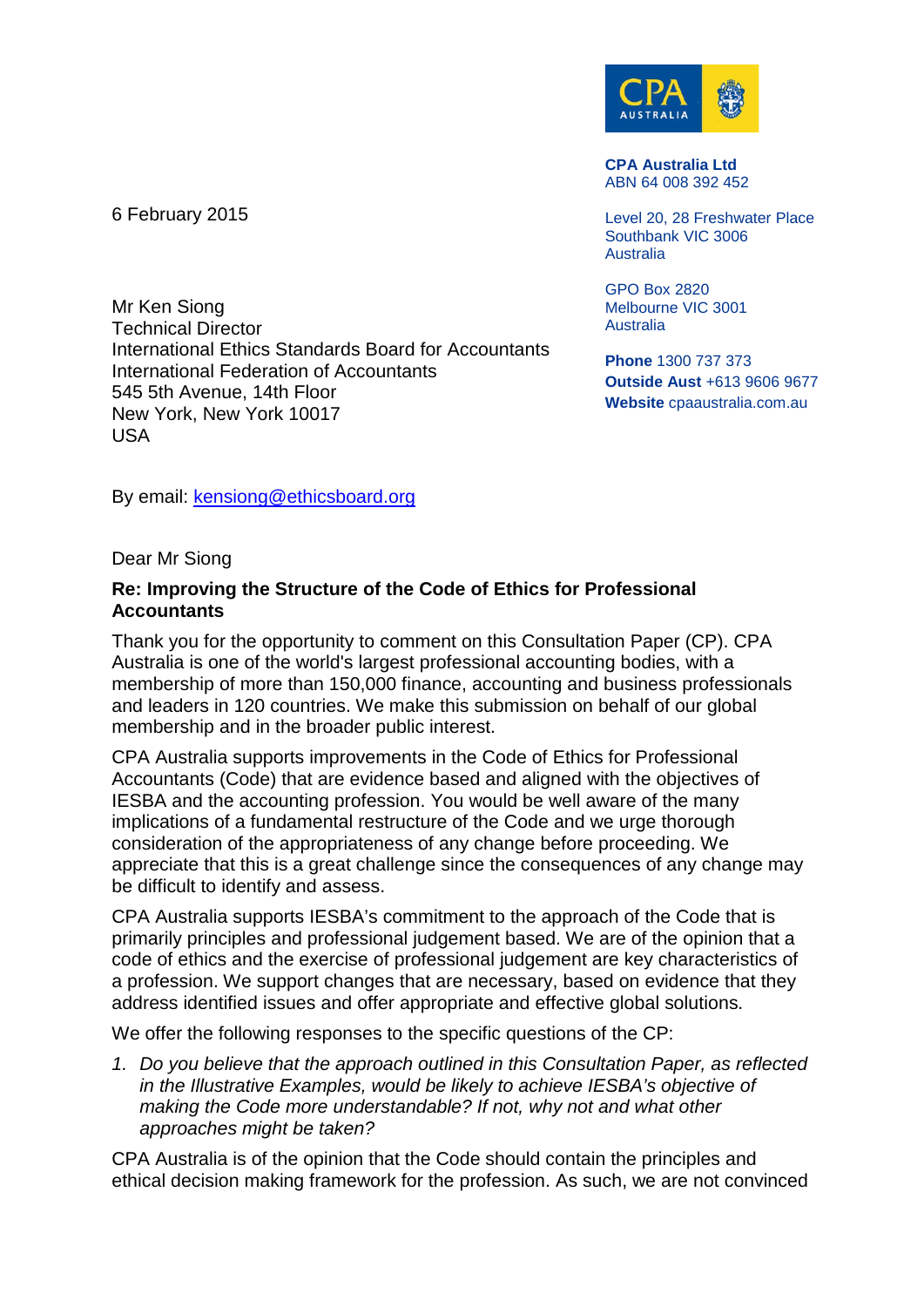that it ought to follow the approach adopted in other standards and regulations. We are also not certain of the specific purpose of this project. Usability, understandability and enforceability are used interchangeably at times in the CP and we are not certain they are. Clarity around the perceived limitations of the current Code will assist in the identification of appropriate targeted solutions.

*2. Do you believe that the approach outlined in this Consultation Paper, as reflected in the Illustrative Examples would be likely to make the Code more capable of being adopted into laws and regulations, effectively implemented and consistently applied? If not, why not and what other approaches might be taken?*

We do not agree that the adoption of the Code into laws and regulations is a key objective of our Code. A distinguishing characteristic of a profession is the development and adoption of a Code of Ethics and a degree of self-regulation. We are of the opinion that a global Code, like the IESBA code, should focus on providing the principles and framework, so that it can be adopted by IFAC members throughout the world. Local laws and regulations, as well as professional standards are developed in different jurisdictions that may reflect or be aligned with the Code, but we do not think the Code should be drafted in a manner that enables it to become law.

*3. Do you have any comments on the suggestions as to the numbering and ordering of the content of the Code (including reversing the order of extant Part B and Part C), as set out in paragraph 20 of the Consultation Paper?*

We are of the view that part C of the Code will be better placed after part A. We also strongly encourage IESBA to consider the division between the extant Parts A and C as much of the existing content of part C and content in the Exposure Draft on *Proposed Changes to Part C of the Code Addressing Presentation of Information and Pressure to Breach the Fundamental Principles* addresses issues faced by and provides guidance for all professional accountants. The fundamental changes proposed in the structure of the Code provide an opportunity for IESBA to consider the appropriateness of having a general section that contains what is currently in Parts A and C and a section that deals with considerations for accountants in public practice.

*4. Do you believe that issuing the provisions in the Code as separate standards or rebranding the Code, for example as International Standards on Ethics, would achieve benefits such as improving the visibility or enforceability of the Code?*

CPA Australia does not support the issuance of the Code as separate standards, nor does it support the rebranding of the Code to Standards on Ethics. As mentioned above, a Code of Ethics is a fundamental attribute of a profession. It is a term that is well understood globally and we do not see any possible benefits from renaming the Code standard, nor do we agree that such a name change will improve visibility or adoption. As mentioned above, we believe local jurisdictions are best placed to develop standards that take into consideration the local context, as is the case in Australia. We also think it is paramount that the accounting profession has a Code of Ethics.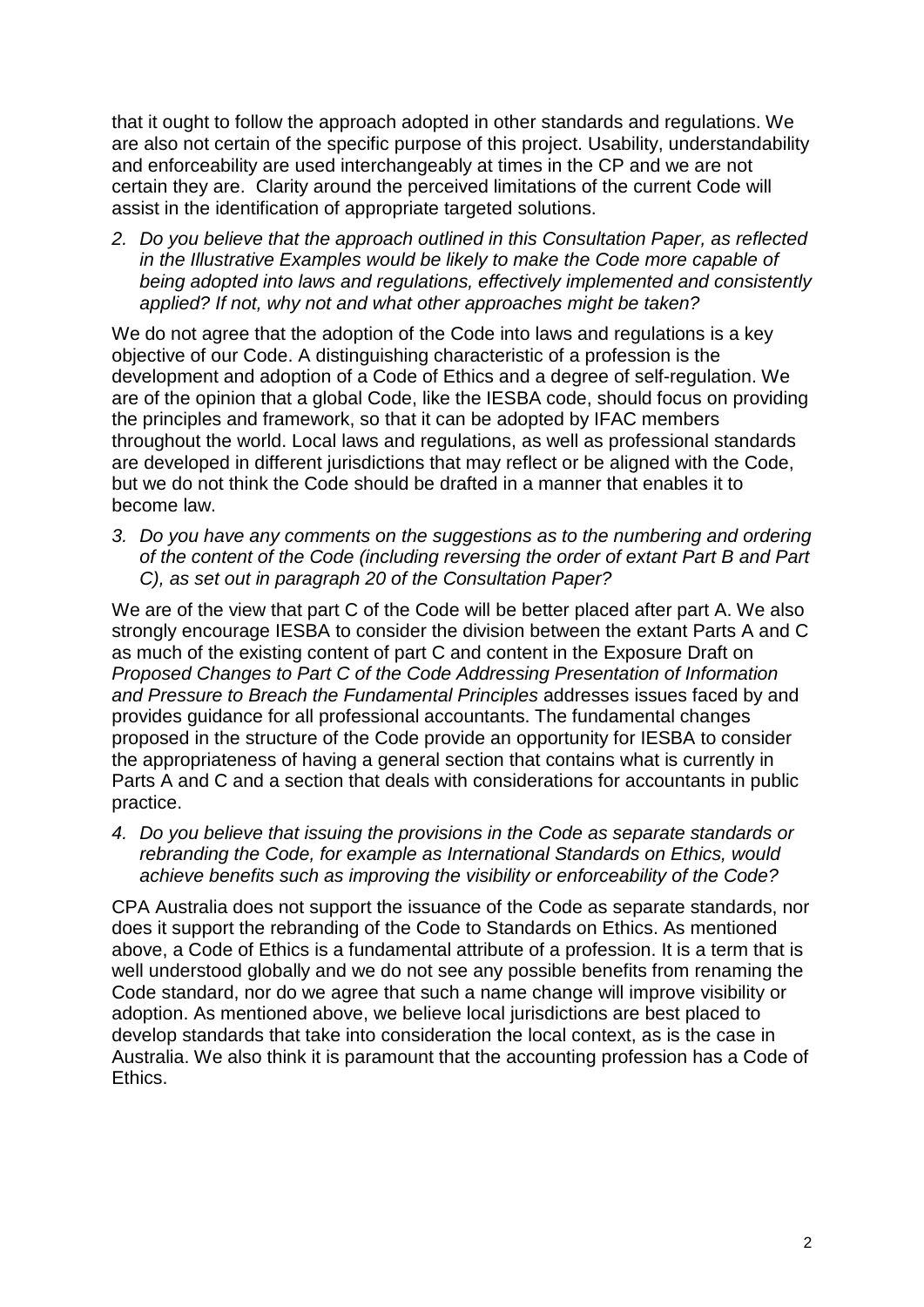*5. Do you believe that the suggestions as to use of language, as reflected in the Illustrative Examples, are helpful? If not, why not?*

CPA Australia supports the simplification of the language of the Code but urges caution so that any potential changes do not lead to changes in the meaning or intent.

*6. Do you consider it is necessary to clarify responsibility in the Code? If so, do you consider that the illustrative approach to responsibility is an appropriate means to enhance the usability and enforceability of the Code? If not, what other approach would you recommend?*

The Code applies to all professional accountants and all our members are required to comply with the Code. We are of the view that the Code should have a general requirement for firms to develop appropriate policies and procedures to ensure compliance with the Code taking into consideration the characteristics of the firm but we do not think the Code should assign responsibility.

*7. Do you find the examples of responsible individuals illustrated in paragraph 33 useful?*

We find the examples would need clarification and the terms used would need to be defined. Our view is that the Code should refer to the need to ensure policies and practices are in place but allow firms to develop them.

*8. Do you have any comments on the suggestions for an electronic version of the Code, including which aspects might be particularly helpful in practice?*

CPA Australia believes that the Code should be available in multiple formats to accommodate different users and usage. However, we note that flexibility of format is most crucial at the local jurisdiction level as professional accountants use the Code as is adopted locally rather than the IESBA version, as is the case in Australia with APES 110 *Code of Ethics for Professional Accountants*.

*9. Do you have any comments on the indicative timeline described in Section VIII of this Paper?*

Given the proposed considerations and changes we think the indicative timeline is overly optimistic. We are of the view that IESBA should consider feedback and gather evidence to ensure that any changes to the structure of the Code provide identifiable benefit to the profession and sustain its professional status and reputation. The proposed changes will have far reaching global consequences so we think that ensuring the right changes are implemented far outweigh any benefits of a short term completion.

## *10.Do you have any other comments on the matters set out in the Consultation Paper?*

Given the extent and depth of the proposed changes, CPA Australia urges IESBA to review the existing terminology of the Code. For example, PART A: General Application of the Code contains the principles and framework of the Code. We do not think the current title reflects content and aids understandability and utility. Similarly, the term professional accountants in business does not reflect the meaning assigned to it. We consider the exploration of alternative terms appropriate. Further, following our comments in question 3, it may be more effective to have the Code referring to all professional accountants in the first part and those who are in public